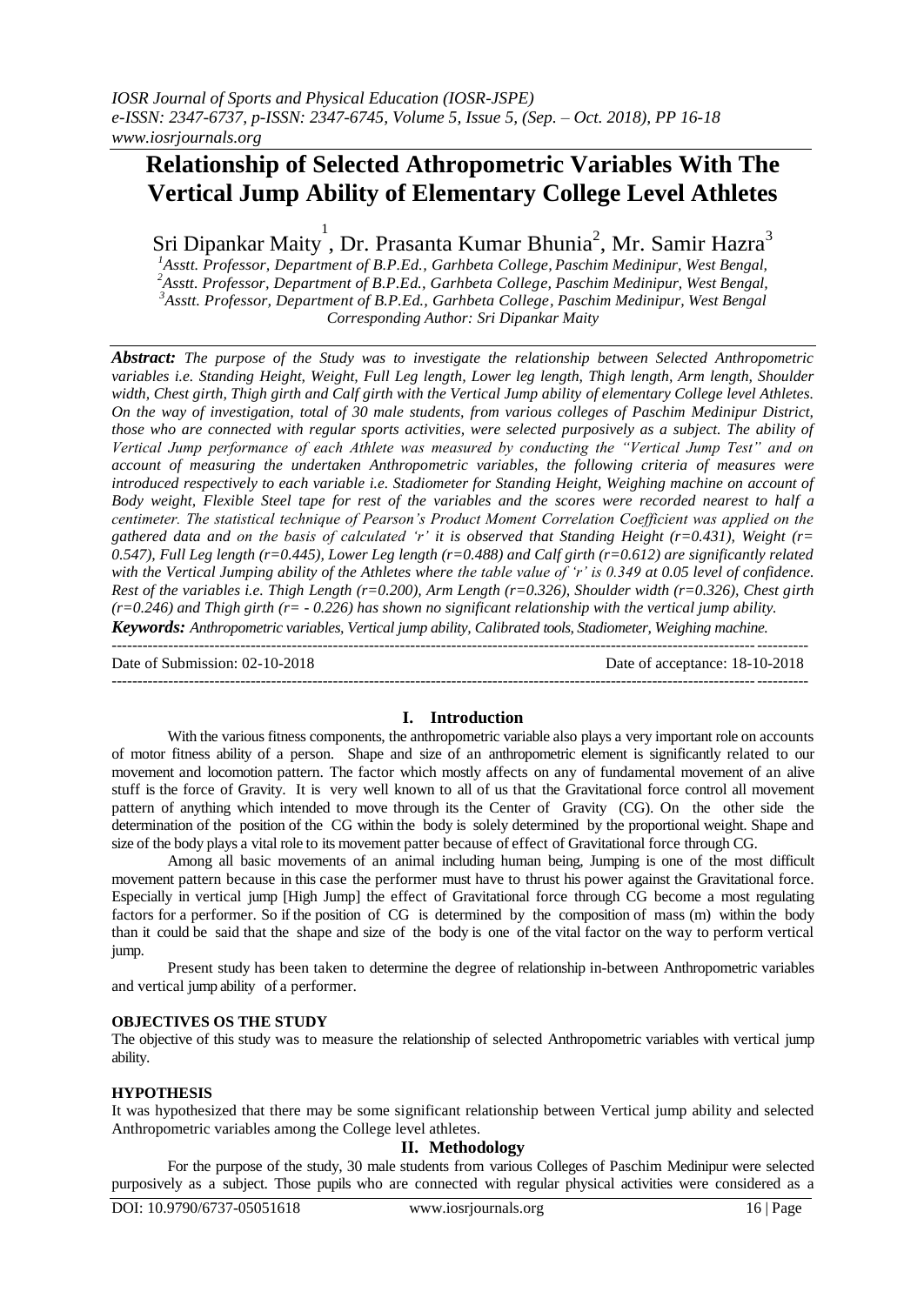subject. The study was further delimited by the male students whose age ranging from 18 to 24years.

Total 10 Anthropometric components (variables) of each individual were measured i.e. Standing Height, Weight, Full Leg length, Lower leg length, Thigh length, Arm length, Shoulder width, Chest girth, Thigh girth and Calf girth. In order to measure these Anthropometric variables the standard and calibrated tools were introduced viz. the Height was measured by stadiometer in centimeter, weight was measured by weighing machine in kilogram, full Leg length, lower leg length, thigh length, arm length, shoulder width, chest girth, thigh girth and calf girth were measured by flexible steel tape in centimeter. On the other side the ability of vertical jump of each subject was measured by introducing competition situation in presence of three qualified judges. All subjects were directed to follow all respective rules and regulations as maintained during the time of competition. Performance score was recorded nearest to the half an inch by the best of three trial for each. After obtaining satisfactorily all respective data, the statistical procedure was applied for drawing the result.

## **STATISTICAL PROCEDURE**

The Pearson Product Moment Correlation Coefficient technique was introduced in order to investigate the relationship between each of Anthropometric variables with Vertical jump ability correspondingly. The level of significance was set at 0.05 level of confidence.

## **FINDINGS TABLE NO. – 1**

| Descriptive analysis of selected Anthropometric variables with the Vertical jump ability among Athletes |  |  |
|---------------------------------------------------------------------------------------------------------|--|--|
|                                                                                                         |  |  |

|                  | <b>Standing</b> |        | Leg Length Lower |            | Thigh Length Arm Length Shoulder |       |       |      | Chest GirthThigh GirthCalf girth |      |
|------------------|-----------------|--------|------------------|------------|----------------------------------|-------|-------|------|----------------------------------|------|
|                  | Height          | Weight |                  | Leg length |                                  |       | Width |      |                                  |      |
| Mean             | 168.03          | 56.53  | 101.33           | 50.37      | 49.93                            | 76.87 | 43.07 | 84.6 | 48.57                            | 32.6 |
| S.D.             | 6.11            | 5.6    | 4.07             | 3.24       | 1.62                             |       | 1.87  | 3.92 | 3.13                             | 1.95 |
| <b>Max Score</b> | 181             | 66     | 109              | 56         |                                  | 82    | 46    | 9.4  |                                  | 36.5 |
| <b>Min Score</b> | 157             | 45     | 94               | 46         |                                  |       | 40    | 80   | 45                               | 29.5 |

#### **TABLE NO. – 2**

*Relation between Anthropometric variables and vertical jump ability of Athletes*

| <b>Variables</b>       | [orrelation ['r'] |
|------------------------|-------------------|
| <b>Standing Height</b> | $0.431*$          |
| Weight                 | $0.547*$          |
| Full Leg Length        | $0.445*$          |
| Lower Leg Length       | 0.488*            |
| Thigh Length           | 0.200             |
| Arm Length             | 0.326             |
| Shoulder Width         | 0.326             |
| <b>Chest Girth</b>     | 0.246             |
| Thigh Girth            | $-0.226$          |
| Calf Girth             | $0.612*$          |

#### *'\*' refers to significant relationship*

*The table value of 'r' (30) is 0.349 at 0.05 level of confidence.*

## **III. Discussion Of Findings**

The obtained data after analyzing with the help of Pearson Product Moment Correlation Coefficient it is found that the calculated 'r' in respect of Anthropometric variables of Standing Height  $(0.431^*)$ , Weight  $(0.547^*)$ , Full Leg Length (0.445\*), Lower Leg Length (0.488\*) and Calf girth (0.612\*) was shown the significant relationship with the vertical Jump performance of the Athletes at 0.05 level of confidence. On the other hand at the same level of confidence the researchers found there was no significant relationship with the rest of the Anthropometric variables i.e. Thigh Length (*0.200*), Arm Length (*0.326*), Shoulder Width (*0.326*), Chest Girth (*0.246*) and Thigh Girth ( $-0.226$ ) and the vertical jump ability of the Athletes.

## **IV. Conclusion**

On the basis of the result of statistical analysis the following conclusion may be drawn. 1. The Anthropometric variables i.e. Standing Height, Weight, Full Leg Length, Lower Leg Length and Calf girth is